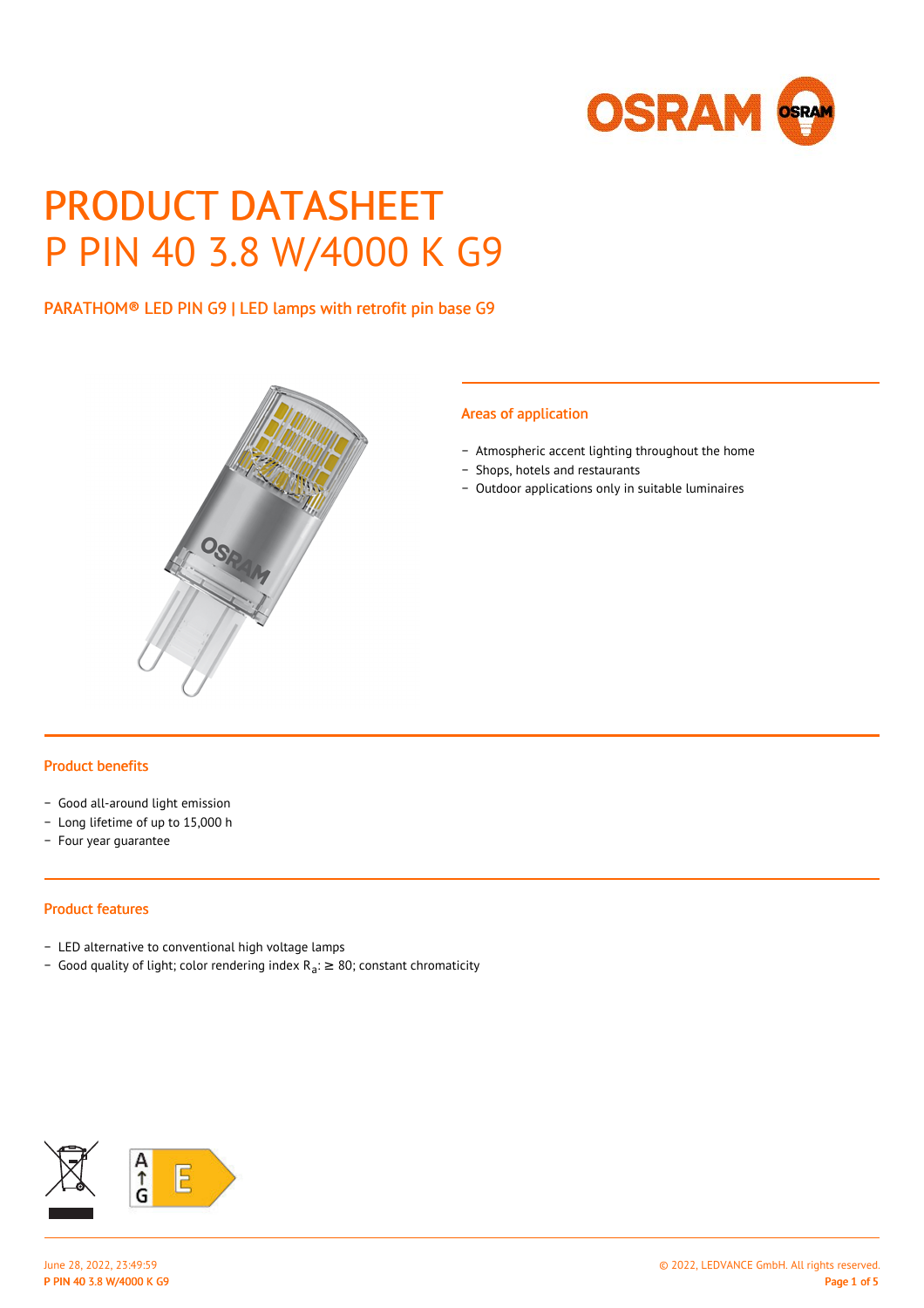## TECHNICAL DATA

## Electrical data

| Nominal wattage                          | 3.8 W    |
|------------------------------------------|----------|
| Construction wattage                     | 3.80 W   |
| Nominal voltage                          | 220240 V |
| Claimed equiv. conventional lamp power   | 40 W     |
| Nominal current                          | 35 mA    |
| Type of current                          | AC       |
| Inrush current                           | 6.4A     |
| Operating frequency                      | 50/60 Hz |
| Mains frequency                          | 50/60 Hz |
| Max. lamp no. on circuit break. 10 A (B) | 11       |
| Max. lamp no. on circuit break. 16 A (B) | 18       |
| Total harmonic distortion                | < 160 %  |
| Power factor $\lambda$                   | 0.40     |

### Photometrical data

| Luminous flux                           | 470 lm        |
|-----------------------------------------|---------------|
| Nominal useful luminous flux 90°        | 470 lm        |
| Luminous efficacy                       | 123 lm/W      |
| Lumen main.fact.at end of nom.life time | 0.70          |
| Light color (designation)               | Cool White    |
| Color temperature                       | 4000 K        |
| Color rendering index Ra                | $\geq 80$     |
| Light color                             | 840           |
| Standard deviation of color matching    | $\leq 6$ sdcm |
| Rated LLMF at 6,000 h                   | 0.80          |

# Light technical data

| Beam angle                         | 300°     |
|------------------------------------|----------|
| Warm-up time (60 %)                | 0.50s    |
| Starting time                      | 0.5 s    |
| Rated beam angle (half peak value) | 300.00 ° |

# Dimensions & Weight

| Overall length | 58.00 mm |
|----------------|----------|
|----------------|----------|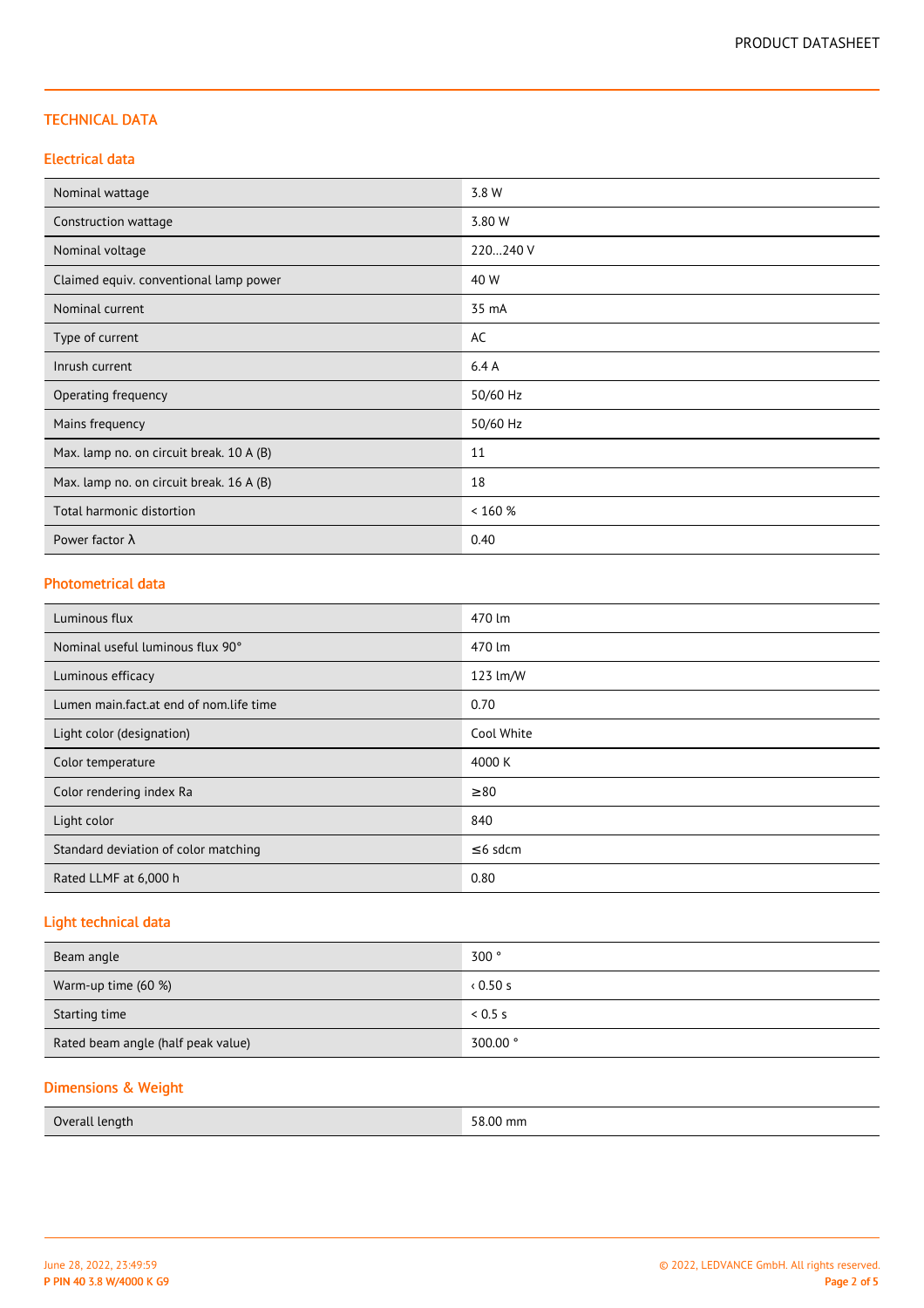| <b>Diameter</b>  | 20,0 mm |
|------------------|---------|
| Maximum diameter | 20 mm   |
| Product weight   | 10.00 g |

# Temperatures & operating conditions

| Ambient temperature range            | -20…+40 °C |
|--------------------------------------|------------|
| Maximum temperature at tc test point | 100 °C     |

#### Lifespan

| Lifespan                            | 15000 h     |
|-------------------------------------|-------------|
| Number of switching cycles          | 100000      |
| Lumen maintenance at end of serv    | 0.70        |
| Rated lamp survival factor at 6,000 | $\geq 0.90$ |

## Additional product data

| Base (standard designation) | G9                |
|-----------------------------|-------------------|
| Mercury content             | 0.0 <sub>mg</sub> |
| Mercury-free                | Yes               |
| Design / version            | Clear             |

# **Capabilities**

## Certificates & Standards

| Energy efficiency class                      | $A++1$          |
|----------------------------------------------|-----------------|
| Energy consumption                           | 4.00 kWh/1000h  |
| Type of protection                           | <b>IP20</b>     |
| Standards                                    | CE / EAC / CB   |
| Photobiological safety group acc. to EN62778 | RG <sub>0</sub> |

1) Energy efficiency class (EEC) on a scale of A++ (highest efficiency) to E (lowest efficiency)

## Country-specific categorizations

| <b>ILCOS</b>    | DRT/C-3,8/840-220-240-G9-20/58 |
|-----------------|--------------------------------|
| Order reference | LEDPPIN40 3,8W/                |

# Energy labelling regulation data acc EU 2019/2015

| Light source cap-type (or other electric interface) |  |
|-----------------------------------------------------|--|
|-----------------------------------------------------|--|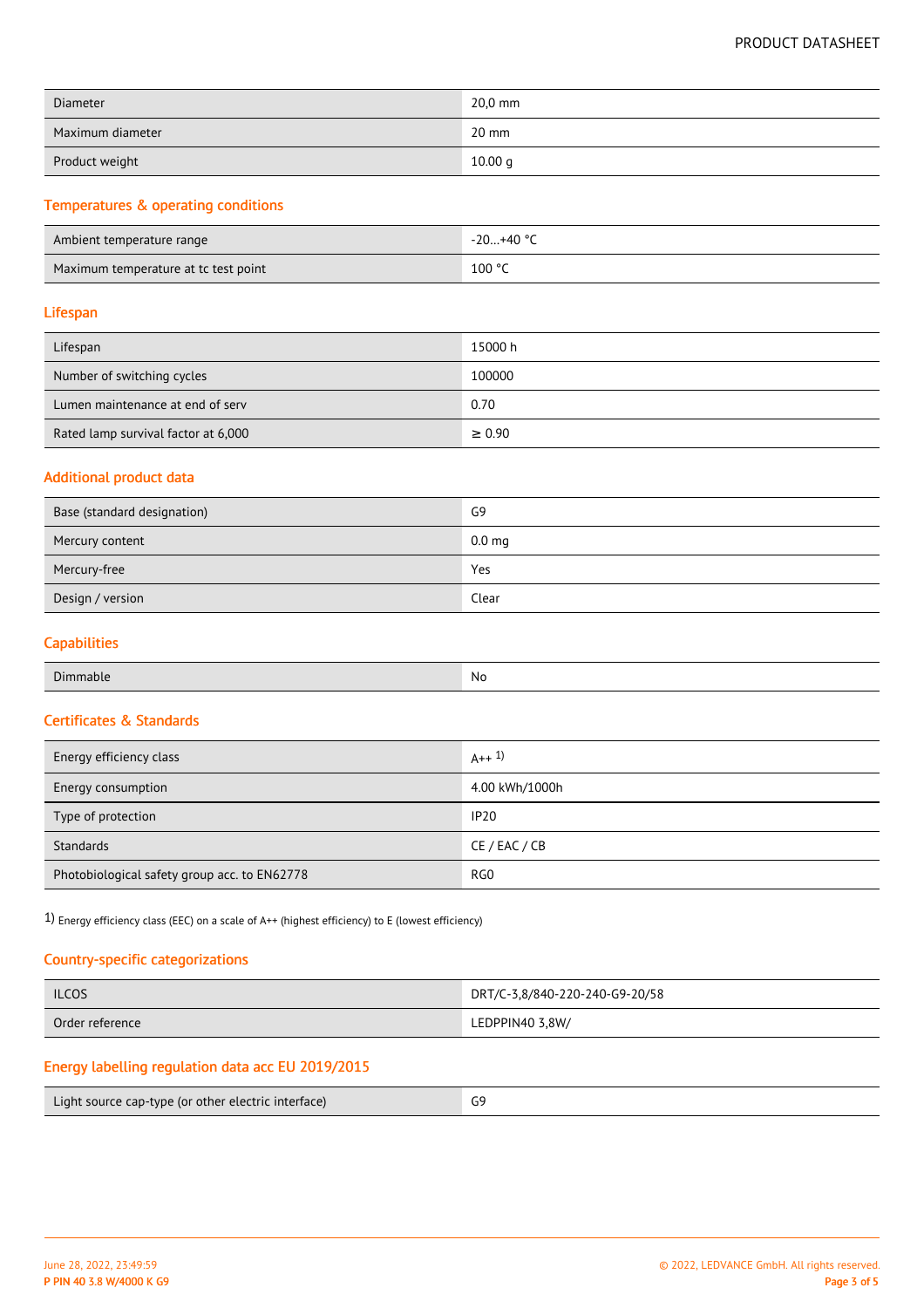| Length | 58.00 mm |
|--------|----------|
| Height | 20,0 mm  |
| Width  | 20,0 mm  |

#### Safety advice

− To ensure full light efficiency and product lifetime, it is recommended to detach any glass or cover of the luminaire.

### DOWNLOAD DATA

|            | <b>DOWNLOAD DATA</b>              |
|------------|-----------------------------------|
| <b>PDF</b> | PRODUCT DATASHEET                 |
| <b>PDF</b> | Declarations of conformity        |
| <b>ZIP</b> | zIES data (archived) - do not use |
| <b>ZIP</b> | zEulumdat (archived) - do not use |

## LOGISTICAL DATA

| Product code  | Packaging unit (Pieces/Unit) | Dimensions (length x width x height) | Gross weight | Volume                  |
|---------------|------------------------------|--------------------------------------|--------------|-------------------------|
| 4058075812710 | Folding box                  | 28 mm x 28 mm x 67 mm                | 14.00 g      | $0.05$ dm <sup>3</sup>  |
| 4058075812727 | Shipping box<br>20           | 150 mm x 122 mm x 77 mm              | 336.00 g     | 1.41 $\text{dm}^3$      |
| 4058075042513 | Shipping box<br>120          | 256 mm x 160 mm x 248 mm             | 2151.00 g    | $10.16$ dm <sup>3</sup> |

The mentioned product code describes the smallest quantity unit which can be ordered. One shipping unit can contain one or more single products. When placing an order, for the quantity please enter single or multiples of a shipping unit.

#### References / Links

- − For further products and actual information concerning LED lamps see www.ledvance.com/ledlamps
- − For Guarantee see www.ledvance.com/guarantee

## DISCLAIMER

Subject to change without notice. Errors and omission excepted. Always make sure to use the most recent release.